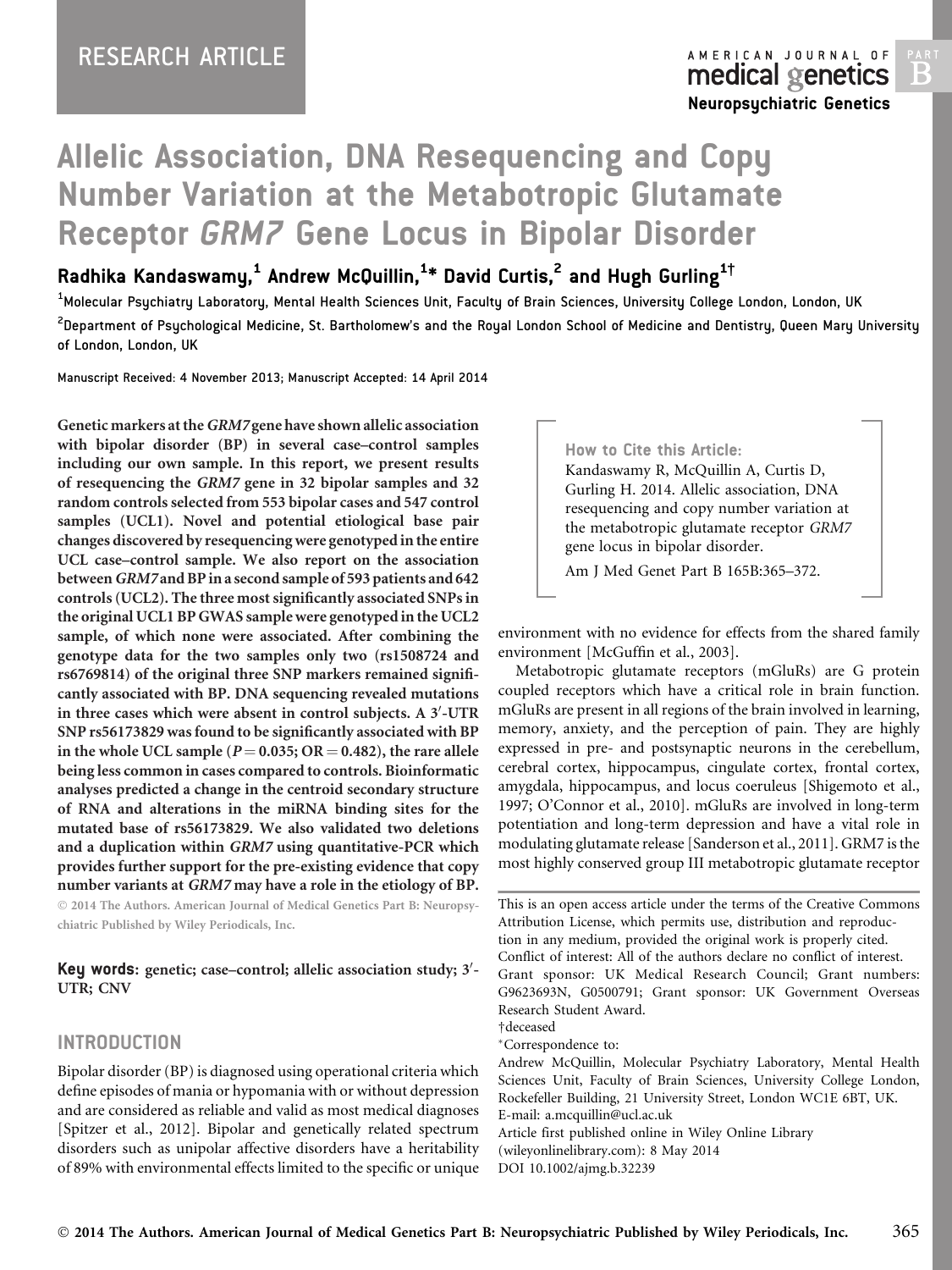which prevents risk of excitotoxicity in neurons presynaptically through inhibition of the second messenger adenylate cyclase and postsynaptically decreases NMDA receptor activity [Gu et al., 2012]. Presynaptic mGluR7 modulates the release of both L-glutamate and GABA and is involved in excitability levels in specific neuronal circuits, thereby influencing different emotional states such as anxiety and depression as well as cognitive dysfunction [Swanson et al., 2005].

GRM7 is located on 3p26.1 and previous linkage studies have implicated this chromosomal region 3p in BP [Kelsoe et al., 2001; Fallin et al., 2005; Etain et al., 2006]. A recent comparative linkage meta-analysis of all whole genome linkage studies of BP found evidence of linkage at 3p25.3–3p22.1 using narrow  $(P = 0.0099)$ and broad spectrum ( $P = 0.0060$ ) diagnostic models of BP [Tang et al., 2011]. Independent studies by Breen et al. [2011] and Pergadia et al. [2011] reported evidence for genetic linkage between major depressive disorder and chromosome 3p26–p25 with LOD scores of 4.0 and 4.14, respectively.

Genetic association between markers at the GRM7 locus and BP was reported by the Wellcome Trust Case Control Consortium with the most significantly associated SNP at  $P = 0.000097$ . A significant association within any one genome wide association study (GWAS) has not been reported for GRM7. However, the involvement of GRM7 as a bipolar affective disorder susceptibility locus has accumulated in several independent studies [WTCCC, 2007; Sklar et al., 2008; Alliey-Rodriguez et al., 2011]. A recent GWAS of personality traits in bipolar patients found association for a GRM7 SNP with the neuroticism-anxiety scale of the Zuckerman–Kuhlman Personality Questionnaire (rs13080594,  $P = 7.68$  $\times$   $10^{-7})$  [Alliey-Rodriguez et al., 2011]. A GWAS of major depression and meta-analyses have also demonstrated association with GRM7 [Sullivan et al., 2009;Muglia et al., 2010; Shi et al., 2011; Shyn et al., 2011]. Comorbidity between bipolar I disorder and ADHD has been well documented previously [Faraone et al., 2012]. A Korean study reported association between the GRM7 polymorphism rs37952452 and attention-deficit hyperactivity disorder (ADHD) using the transmission disequilibrium method in trios [Park et al., 2013]. The contribution of CNVs in the psychiatric disorders has been appreciated only recently with the implementation of array technologies that enable genome-wide determination of CNVs. Two studies of CNVs in BP reported no overall increase in CNV load in cases andfound that controls had a significant excess of CNVs [Grozeva et al., 2010; McQuillin et al., 2011]. In a third study, a nominally significant increase in singleton CNVs in BP cases compared with controls was found [Zhang et al., 2009]. Deletions and duplications in GRM7 were found in the UCL1 bipolar sample as well [McQuillin et al., 2011]. Rare CNVs occurring withinGRM7 have been documented in patients with other psychiatric disorder patients, such as mood disorder [Saus et al., 2010], schizophrenia [Walsh et al., 2008] and ADHD [Elia et al., 2012]. A growing body of evidence suggests a strong relationship between mGluR7 function and the action of antidepressants and mood-stabilizers [Palucha, 2006]. Fabbri et al. [2013] investigated the modulation of early antidepressant efficacy by glutamatergic gene variants in the STAR\*D sample and found that a GRM7 SNP rs1083801 was associated with early response under a recessive model. Evidence from genetic, pharmacological, and animal studies suggests a

connection between GRM7 and BP and other neuropsychiatric disorders. The main aim of this study was to build upon the positive allelic association studies of GRM7 we previously published [Sklar et al., 2008] by resequencing exons and flanking regions of the GRM7 gene in bipolar cases selected for inheriting a disease haplotype discovered in original GWAS dataset in order to find potential etiological base pair changes within GRM7. Any novel SNPs or mutations likely to be pathogenic were then genotyped in the UCL1 sample and a new independent bipolar sample (UCL2) in order to test for allelic association with BP. Coupled with this we also attempted to validate the three CNVs identified in the original UCL1 sample using QRT-PCR.

# MATERIALS AND METHODS

#### UCL Bipolar Case–Control Sample

The study included 1,099 affected bipolar research subjects and 1,152 normal comparison subjects that were sampled in 2 cohorts. The first cohort called UCL1 comprised of 506 bipolar I cases and 510 normal comparison subjects which were subjected to a GWAS resulting in publications focusing on the top association hits [Sklar et al., 2008]. The second cohort (UCL2) comprised of 409 bipolar I (69%) and 184 bipolar II research subjects, and 642 normal control subjects. The sample of 1,152 normal comparison subjects comprised 672 who were screened for an absence of psychiatric disorders plus 480 unscreened British normal volunteers provided by European Collection of Animal Cell Cultures (ECACC). All cases and controls were selected to be of UK or Irish ancestry. UK National Health Service multicenter and local research ethics approvals were obtained and signed informed consent was given by all subjects. All UCL bipolar subjects and the psychiatrically screened control subjects were interviewed by a psychiatrist using the lifetime version of the Schizophrenia and Affective Disorders Schedule (SADS-L) [Spitzer et al., 1975]. The control subjects were selected if they were found to be normal after screening with the SADS-L interview and it was established that they had no first degree relatives with any mental disorder. All bipolar subjects were found to have BP diagnoses according to Research Diagnostic Criteria [Spitzer et al., 1975]. All the bipolar research subjects were also rated with the 90-item OPCRIT checklist [McGuffin et al., 1991]. DNA was obtained from blood samples for the cases and controls in UCL1 and from saliva samples for the cases in UCL2. DNA was extracted for all UCL samples using methods we have published previously [Pereira et al., 2011; Kandaswamy et al., 2013].

# Detection and Evaluation of New Variants

GRM7 failed to reach genome-wide significance in the UCL1 BP GWAS and thus was not reported in the main findings of the study [Ferreira et al., 2008; Sklar et al., 2008]. A list of all the variants in GRM7 genotyped in the UCL1 BP GWAS is reported in Supplementary Table SI and the most significantly associated GRM7 marker was the SNP rs1508724  $[P = 0.0028; \text{ OR } (95\%$  $CI$ ) = 1.33 (1.10–1.60)]. In the absence of any strongly associated haplotype, DNA samples from 32 bipolar research subjects homozygous or heterozygous for the rare allele of rs1508724 and also with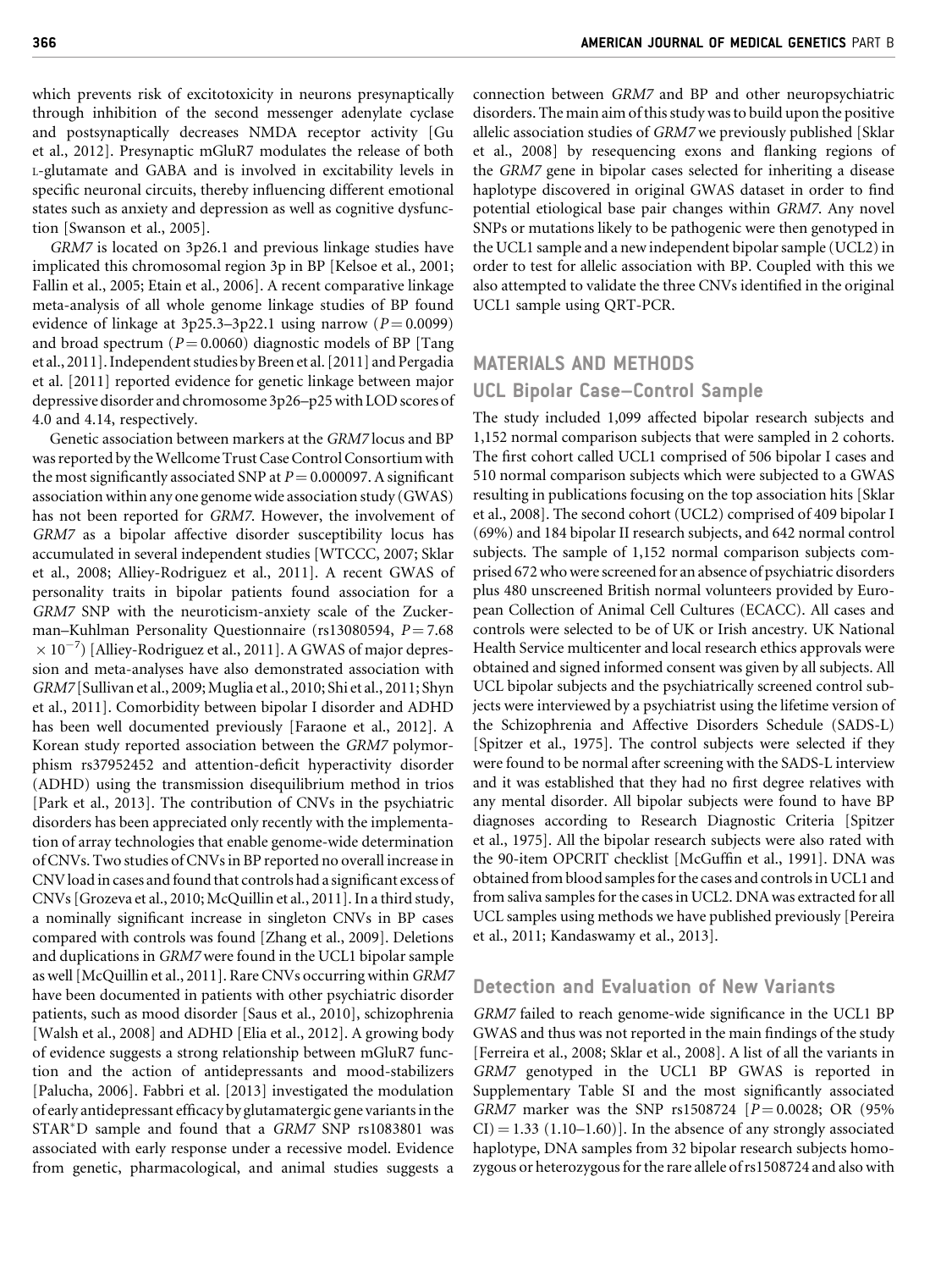an early age of onset of BP were selected for sequencing. Also, 32 random control subjects were selected for the sequencing of GRM7.

Sequencing was carried out on 15 exons included in all the GRM7 isoforms (UCSC, March 2006 assembly), exon/intron boundaries,  $\sim$ 3 kb of the promoter region of the isoforms ENST00000486284 (main isoform) and ENST00000463676, and 1 kb promoter region of the isoform  $ENST00000458641$ ,  $5'$ -UTR and  $3'$ -UTR of the GRM7 gene. The sequence of primers used for sequencing is listed in Supplementary Table SII. Sequencing was done using the Big Dye terminator v3.1 Cycle Sequencing kit (Applied Biosystems, Warrington, UK) on an ABI 3730xl DNA Analyzer (Applied Biosystems). Sequencing data was analyzed using the Staden Package [Staden, 1996]. Bioinformatic analysis to determine potentially functional SNPs was carried out using the UCSC genome browser (<http://genome.ucsc.edu/>), PolyPhen2 [Adzhubei et al., 2013] RESCUE-ESE [\(http://genes.mit.edu/burgelab/rescue-ese/\)](http://genes.mit.edu/burgelab/rescue-ese/) [Fairbrother et al., 2004], TESS [\(http://www.cbil.upenn.edu/cgi-bin/](http://www.cbil.upenn.edu/cgi-bin/tess/tess) [tess/tess\)](http://www.cbil.upenn.edu/cgi-bin/tess/tess), UTRsite (<http://utrsite.ba.itb.cnr.it/>) [Grillo et al., 2010], and RNAwebserver (rna.tbi.univie.ac.at/).

# Genotyping and Association Analysis

SNP genotyping for the three most significantly associated GRM7 SNPs, rs1508724, rs11710946, and rs6769814 in the UCL1 BP GWAS was performed in the UCL2 samples by allele-specific PCR at KBiosciences (KBiosciences, Hoddesdon, UK). Rare variants or potentially etiological SNPs found by sequencing were genotyped in-house using KASPar (KBiosciences) and High resolution melting curve genotyping methods on a LightCycler 480 (Roche, West Sussex, UK) in both the UCL1 and UCL2 samples. The primers used are listed in Supplementary Table SIII. For all SNPs genotyped, 17% of samples were reduplicated to detect error and confirm the reproducibility of genotypes. All these data were analyzed to confirm Hardy–Weinberg equilibrium (HWE). Genotypic and allelic associations for SNPs were tested using  $\chi^2$  tests. Haplotype tests of association were performed using Haploview [Barrett, 2009]. Exploratory association analysis with imputed SNP data was carried out on the combined UCL 1 and 2 data using PLINK [Purcell et al., 2007]. Data from the European samples in the 1000 genome project (20110521 genotype and haplotype release) was used as a reference panel. Significance values shown for all

analyses are uncorrected for multiple testing and a cut-off significance value of  $P < 0.05$  was used. We performed a gene-based burden test (C-alpha) [Neale et al., 2011] using PLINK/SEQ [\(http://](http://atgu.mgh.harvard.edu/plinkseq/) [atgu.mgh.harvard.edu/plinkseq/\)](http://atgu.mgh.harvard.edu/plinkseq/) that takes both protective and risk alleles into account for testing association with the disease. C-alpha test statistic P-value  $< 0.05$  after 10,000 permutations was considered significant.

# CNV Validation Using QRT-PCR

CNVs detected in the UCL1 samples were validated using Taq-Man<sup>®</sup> RNase P Copy Number Reference (CNR) Assay, Human (Applied Biosystems). In the duplex, real-time PCR experiment, a UPL primer-probe (Universal Probe Library, Roche Diagnostics Ltd., UK) combination for the detection of the target gene, GRM7 (Supplementary Table SIV) and the TaqMan<sup> $\text{R}$ </sup> RNase P CNR assay for the detection of a reference gene, RNase P was used. For the QRT-PCR reaction in a 384-well plate, 10 ng of template DNA, 0.2  $\mu$ l each of 10  $\mu$ M forward and reverse primers and 10  $\mu$ M probe, 0.5 µl of RNase P CNR assay mix, 5 µl of LightCycler<sup>®</sup> probes master reaction mix and PCR water to a total volume of  $10 \mu l$ was added. The cycling conditions used were 95˚C for 10 min, and 40 cycles of 95˚C for 15 sec and 60˚C for 1 min. Data analysis was performed using LightCycler relative quantification method that is based on the  $\Delta\Delta C_t$  method of QRT-PCR data analysis [Livak and Schmittgen, 2001].

#### RESULTS

# Association Analysis

In our collaborative GWAS [Sklar et al., 2008], eight SNPs in GRM7 showed allelic association with BP in the UCL1 sample and the most significantly associated SNP at this locus was rs1508724  $(P = 0.0014)$  (Supplementary Table SI). We failed to replicate the association of the three most significantly associated UCL1 GWAS SNPs, rs1508724, rs11710946, and rs6769814 in the UCL2 sample (Table I). On combining the UCL1 and UCL2 genotype data for the three SNPs using PLINK, two SNPs, rs1508724 and rs6769814, remained significant (Table II). We also performed a meta-analysis to assess the association of these SNPs in the

|  |  | TABLE 1. SNP Association Results With <i>GRM7</i> in the UCL Bipolar Samples |  |  |  |  |  |  |  |  |  |
|--|--|------------------------------------------------------------------------------|--|--|--|--|--|--|--|--|--|
|--|--|------------------------------------------------------------------------------|--|--|--|--|--|--|--|--|--|

|            |                 |                  | UCL1                |         |      |                      | UCL <sub>2</sub> |         |      |
|------------|-----------------|------------------|---------------------|---------|------|----------------------|------------------|---------|------|
|            | <b>Position</b> |                  | Allele counts (MAF) |         |      | Alleles counts (MAF) |                  |         |      |
| <b>SNP</b> | (NCBI35/hg19)   | <b>BP</b>        | <b>CON</b>          | P-value | 0R   | <b>BP</b>            | <b>CON</b>       | P-value | 0R   |
| rs1508724  | 7241745         | A 344 $[0.34]$   | A 280 $(0.28)$      | 0.001   | 1.36 | A 297 [0.29]         | $A$ 270 $[0.29]$ | 0.979   | 1.00 |
|            |                 | $G$ 668 $[0.66]$ | $G$ 740 $[0.72]$    |         |      | $G$ 723 $[0.71]$     | $G$ 652 $[0.71]$ |         |      |
| rs11710946 | 7246241         | A 359 $(0.36)$   | A 430 $[0.42]$      | 0.002   | 0.75 | A 399 $[0.40]$       | A 351 [0.38]     | 0.634   | 1.05 |
|            |                 | $G$ 653 $[0.64]$ | $G$ 590 $(0.58)$    |         |      | $G$ 615 $(0.60)$     | $G$ 567 $[0.62]$ |         |      |
| rs6769814  | 7251433         | $G$ 349 $(0.35)$ | $G$ 297 $[0.29]$    | 0.008   | 1.29 | $G$ 324 $[0.31]$     | $G$ 275 $[0.30]$ | 0.571   | 1.06 |
|            |                 | A 657 $(0.65)$   | A 721 [0.71]        |         |      | A 716 [0.69]         | A 639 (0.70)     |         |      |
|            |                 |                  |                     |         |      |                      |                  |         |      |

MAF, minor allele frequency; BP, bipolar; CON, control; OR, odds-ratio;  $P < 0.05$  in bold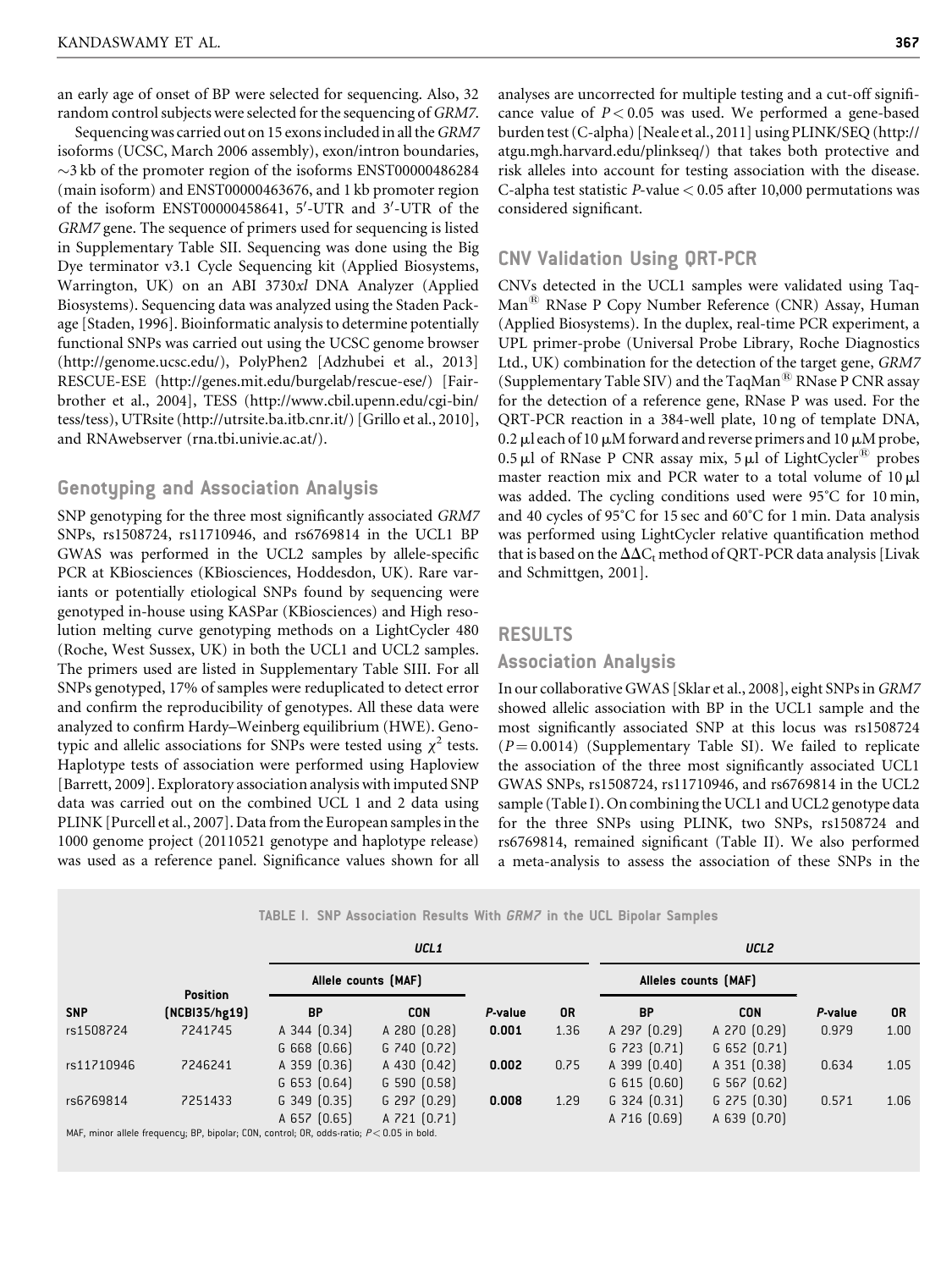|             |                          |               | Combined analysis            |         |      |                     |             | Meta-analysis        |      |       |       |
|-------------|--------------------------|---------------|------------------------------|---------|------|---------------------|-------------|----------------------|------|-------|-------|
|             |                          |               | Allele counts [MAF]          |         |      | Fixed effects model |             | Random effects model |      |       |       |
| $rac{P}{S}$ | NCB135/hg19)<br>Position | g             | <b>NO2</b>                   | P-value | ã    | P-value             | $\tilde{a}$ | P-value              | g    |       |       |
| rs1508724   | 7241745                  | A 623 [0.31]  | 550 (0.28)<br>⋖              | 0.043   | 1.15 | 0.032               | 1.16        | 0.32                 | 1.15 | 0.038 | 76.83 |
|             |                          | G 1373 (0.69) | 6 1392 (0.72)                |         |      |                     |             |                      |      |       |       |
| rs11710946  | 7246241                  | A 751 [0.38]  | 781 [0.40]<br>$\overline{a}$ | 0.092   | 0.90 | 0.080               | 0.89        | 0.477                | 0.90 | 0.020 | 81.67 |
|             |                          | G 1241 [0.62] | 157 [0.60]<br>ب<br>م         |         |      |                     |             |                      |      |       |       |
| rs6769814   | 7251433                  | G 652 [0.33]  | 572 [0.30]<br>ت              | 0.045   | 1.15 | 0.035               | 1.15        | 0.091                | 1.15 | 0.217 | 34.5  |
|             |                          | A 1354 [0.67] | A 1360 [0.70]                |         |      |                     |             |                      |      |       |       |

combined sample keeping account of heterogeneity. Only one SNP rs6769814 remained significant as a result of meta-analysis (Cochrane Q-statistic P-value of 0.2166, Fixed effects model;  $P$ -value = 0.03506 and OR = 1.1544) (Table II). The heterogeneity index for the other two SNPs rs1508724 and rs11710946 was significantly high, 76.83 and 81.67, respectively. This suggested that the UCL1 and UCL2 are not completely homogeneous although both the samples were selected based on strict ancestry based questionnaire.

# Sequencing

Detection of novel variants in GRM7 associated with BP was pursued by resequencing all the exons in all the GRM7 isoforms,  $exon/intron$  boundaries,  $\sim$ 3 kb of the promoter region of the isoforms ENST00000486284 and ENST00000463676, and 1 kb of the promoter region of the isoform ENST00000458641, 5'-UTR and 3 0 -UTR of the GRM7 gene in 32 bipolar cases and 32 random controls. In total, we found 71 previously published and 10 novel mutations in GRM7 (Supplementary Table SV). Most of the published SNPs were of similar frequency in the sequenced cases and controls (Supplementary Table SV), therefore, were not genotyped further. Also, SNPs that were in complete LD with the UCL1 BP GWAS SNPs were not genotyped in the complete sample. Of the novel mutations, three were single base substitutions, two STRs, and five indels (Supplementary Table SV). Bioinformatic analysis was carried out for the novel SNPs to predict their effect on the structure and/or function of GRM7. Finally, based on increased frequency in cases compared to controls in the sequencing panel, 18 SNPs were further genotyped in the complete UCL sample (UCL1 and UCL2). Among these, only rs56173829 was significantly associated with BP in our sample ( $P = 0.035$ ; OR = 0.4829) (Table III), although it was less common in cases than controls and did not survive multiple testing. The rare allele of the SNP rs56173829 was present in 25/1821 alleles (1.4%) in control subjects versus 12/1810 (0.66%) in bipolar cases (Table III). The SNP rs56173829 is present in the 3'-UTR of the long isoform of GRM7 and may play an important role in microRNA (miRNA) binding.

Additionally, three SNPs were present only in cases, rs138571076  $(P=0.0826)$  in three, GRM7\_3f\_7313045 in two and GRM7\_nPb\_7467774 in only one bipolar patient. One of the novel SNPs, GRM7\_9c\_7698252 was found in only one control. All these SNPs are intronic in the GRM7 gene. The SNP rs712774 was predicted to introduce a splice acceptor site using the Splice Site Prediction by Neural Network [\(http://www.fruitfly.org/seq\\_tools/](http://www.fruitfly.org/seq_tools/splice.html) [splice.html\)](http://www.fruitfly.org/seq_tools/splice.html) but was not associated with BP in our sample  $(P = 0.853)$ . Imputation using European sample data from 1000 genomes did not reveal any synonymous or functional SNPs that were associated with BP (Supplementary Table SVI). A gene burden test did not provide any evidence of association with BD (C-alpha  $P$ -value = 0.233).

# Haplotype Analysis

We performed haplotype analysis on the combined data from all the SNPs genotyped in GRM7 (UCL1 GWAS SNPs, the three GWAS SNPs in UCL2, and SNPs found by mutation screening inGRM7) in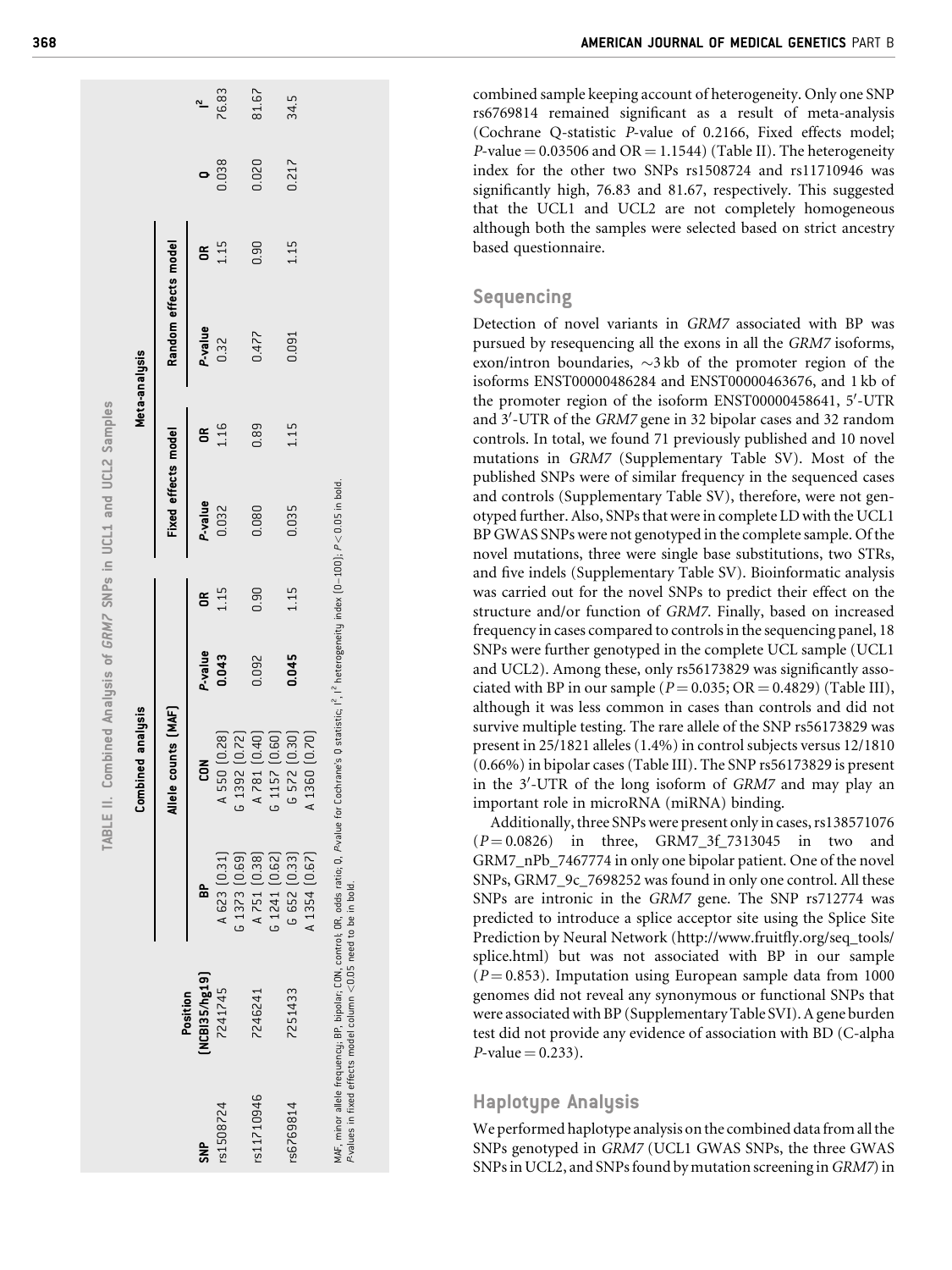TABLE III. Tests of Allelic Association of GRM7 SNPs Found by Resequencing, in the UCL Sample

| <b>SNP</b><br>rs114774914 | Position (NCBI35/hg19)<br>6901783 | Min/Maj allele          | <b>MAF</b> | Genotype counts | Allele counts | P-value | OR (95% CI)            |
|---------------------------|-----------------------------------|-------------------------|------------|-----------------|---------------|---------|------------------------|
| Cases                     |                                   | $\mathsf{A}/\mathsf{T}$ | 0.014      | 0/26/897        | 26/1820       | 0.268   | $0.75$ $(0.45 - 1.25)$ |
| Controls                  |                                   |                         | 0.019      | 0/35/901        | 35/1837       |         |                        |
| 36901914                  | 6901914                           |                         |            |                 |               |         |                        |
| Cases                     |                                   | C/CTCTT                 | 0.022      | 1/39/885        | 41/1809       | 0.766   | $1.07$ $(0.69 - 1.67)$ |
| Controls                  |                                   |                         | 0.021      | 0/38/878        | 38/1794       |         |                        |
| rs62237228                | 6902167                           |                         |            |                 |               |         |                        |
| Cases                     |                                   | C/A                     | 0.190      | 30/290/601      | 350/1492      | 0.228   | $1.11$ $(0.94 - 1.31)$ |
| Controls                  |                                   |                         | 0.175      | 27/267/625      | 321/1517      |         |                        |
| rs342034                  | 6903601                           |                         |            |                 |               |         |                        |
| Cases                     |                                   | $\mathsf{A}/\mathsf{G}$ | 0.040      | 4/64/837        | 72/1738       | 0.351   | $1.18$ $(0.83 - 1.67)$ |
| Controls                  |                                   |                         | 0.034      | 1/60/852        | 62/1764       |         |                        |
| rs35106713                | 7188180                           |                         |            |                 |               |         |                        |
| Cases                     |                                   | C/T                     | 0.008      | 0/14/915        | 14/1844       | 0.188   | $0.64$ $(0.33 - 1.25)$ |
| Controls                  |                                   |                         | 0.012      | 0/22/914        | 22/1850       |         |                        |
| rs140139253               | 7188396                           |                         |            |                 |               |         |                        |
| Cases                     |                                   | T/C                     | 0.004      | 0/7/927         | 7/1861        | 0.787   | $1.16$ $(0.39-3.47)$   |
| Controls                  |                                   |                         | 0.003      | 0/6/924         | 6/1854        |         |                        |
| GRM7 3f 7313045           | 7338045                           |                         |            |                 |               |         |                        |
| Cases                     |                                   | G/A                     | 0.001      | 0/2/927         | 2/1856        | 0.157   | <b>NA</b>              |
| Controls                  |                                   |                         | 0.000      | 0/0/932         | 0/1864        |         |                        |
| rs138571076               | 7338986                           |                         |            |                 |               |         |                        |
| Cases                     |                                   | G/A                     | 0.002      | 0/3/926         | 3/1855        | 0.083   | <b>NA</b>              |
| Controls                  |                                   |                         | 0.000      | 0/0/932         | 0/1864        |         |                        |
| rs192193072               | 7339471                           |                         |            |                 |               |         |                        |
| Cases                     |                                   | A/G                     | 0.001      | 0/2/926         | 2/1854        | 0.156   | $0.33$ $(0.07 - 1.65)$ |
| Controls                  |                                   |                         | 0.003      | 0/6/919         | 6/1844        |         |                        |
| rs712774                  | 7456675                           |                         |            |                 |               |         |                        |
| Cases                     |                                   | C/T                     | 0.263      | 81/392/580      | 554/1552      | 0.853   | $0.99$ $(0.86 - 1.14)$ |
| Controls                  |                                   |                         | 0.266      | 65/353/491      | 483/1335      |         |                        |
| GRM7 nPb 7467774          | 7492774                           |                         |            |                 |               |         |                        |
| Cases                     |                                   | $T/C$                   | 0.001      | 0/1/923         | 1/1847        | 0.321   | <b>NA</b>              |
| Controls                  |                                   |                         | 0.000      | 0/0/909         | 0/1818        |         |                        |
| rs2229902                 | 7494417                           |                         |            |                 |               |         |                        |
| Cases                     |                                   | T/A                     | 0.447      | 185/445/282     | 815/1009      | 0.227   | $0.92$ $(0.81 - 1.05)$ |
| Controls                  |                                   |                         | 0.467      | 213/442/275     | 868/992       |         |                        |
| rs1965222                 | 7603194                           |                         |            |                 |               |         |                        |
| Cases                     |                                   | T/C                     | 0.128      | 18/235/805      | 271/1845      | 0.713   | $1.04$ $(0.86 - 1.25)$ |
| Controls                  |                                   |                         | 0.124      | 11/210/713      | 232/1636      |         |                        |
| GRM7_9c_7698252           | 7723252                           |                         |            |                 |               |         |                        |
| Cases                     |                                   | $\mathsf{A}/\mathsf{G}$ | 0.000      | 0/0/924         | 0/1848        | 0.319   | <b>NA</b>              |
| Controls                  |                                   |                         | 0.001      | 0/1/928         | 1/1857        |         |                        |
| rs140995942               | 7723896                           |                         |            |                 |               |         |                        |
| Cases                     |                                   | $\mathsf{A}/\mathsf{G}$ | 0.013      | 0/24/909        | 24/1842       | 0.371   | $0.78$ $[0.46 - 1.34]$ |
| Controls                  |                                   |                         | 0.016      | 0/30/885        | 30/1800       |         |                        |
| rs56173829                | 7782494                           |                         |            |                 |               |         |                        |
| Cases                     |                                   | A/T                     | 0.007      | 0/12/899        | 12/1810       | 0.035   | $0.48$ $(0.24 - 0.96)$ |
| Controls                  |                                   |                         | 0.014      | 0/25/898        | 25/1821       |         |                        |
| rs17726576                | 7782551                           |                         |            |                 |               |         |                        |
| Cases                     |                                   | $T/C$                   | 0.027      | 1/47/874        | 49/1795       | 0.763   | $1.07$ $(0.71-1.6)$    |
| Controls                  |                                   |                         | 0.025      | 0/46/874        | 46/1794       |         |                        |
| rs150288969               | 7783347                           |                         |            |                 |               |         |                        |
| Cases                     |                                   | $\mathsf{A}/\mathsf{G}$ | 0.008      | 0/14/910        | 14/1834       | 0.682   | $1.18$ $(0.54 - 2.55)$ |
| Controls                  |                                   |                         | 0.006      | 0/12/918        | 12/1848       |         |                        |

Min, minor; Maj, major; MAF, minor allele frequency; OR, odds ratio; CI, confidence interval. <sup>P</sup> values, 0.05 need to be in bold.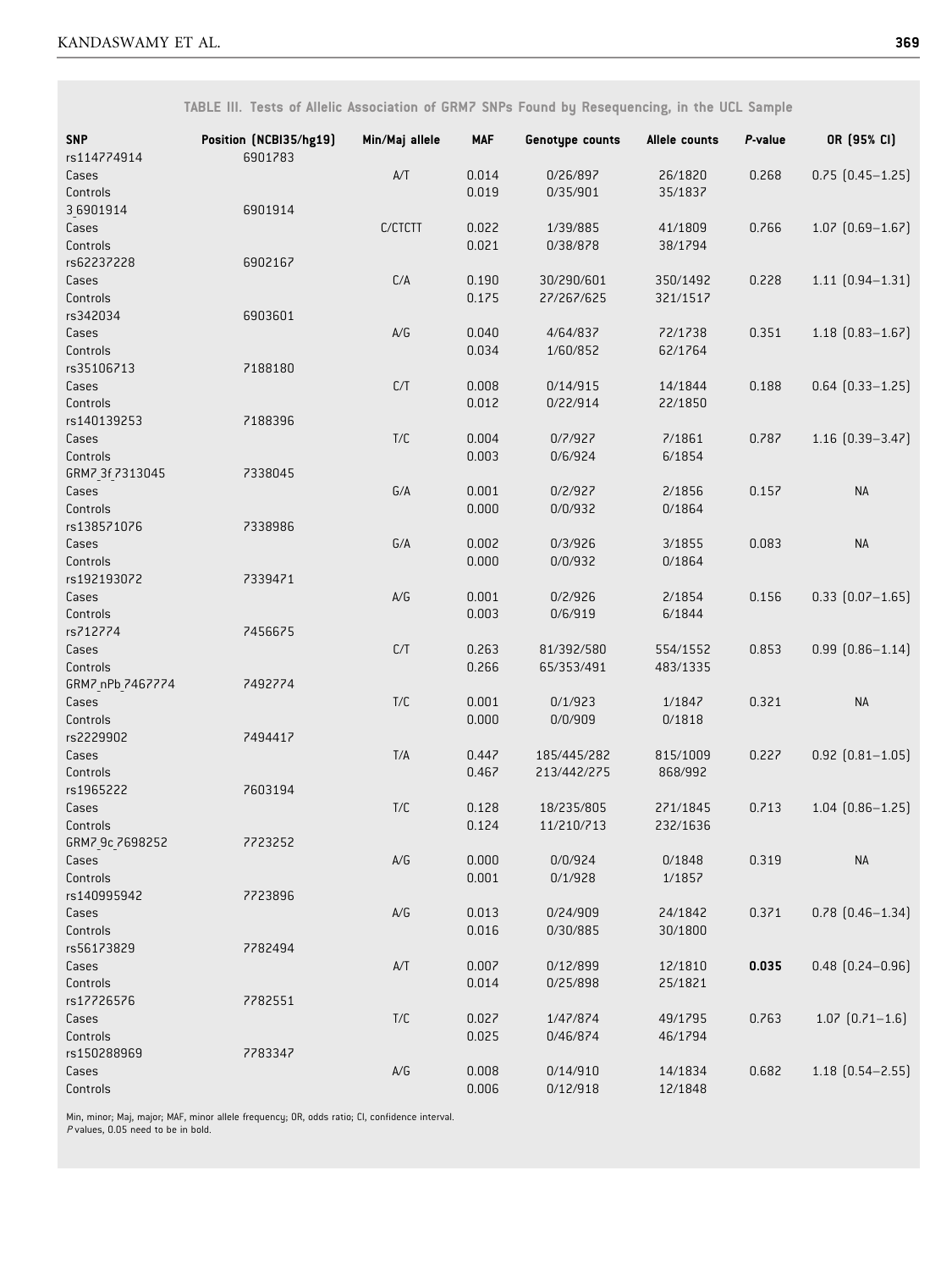the present study using Haploview [Barrett et al., 2005]. The most significant haplotype (HAP\_GRM7) associated with BP comprising SNPs rs1400166, rs2875257, rs10510353, rs11708019, rs1963265, rs1508724, rs9823996, rs11710946, and rs6769814  $(P = 0.007)$  was less common in cases compared to controls (2.2% and 4.3% in cases and controls, respectively) (data not shown). Particularly, the SNPs driving the association of this haplotype were the three most significantly associated SNPs in UCL1 GWAS, rs1508724, rs11710946, and rs6769814. All the other associated haplotypes, including HAP\_GRM7, did not survive permutation testing (data not shown).

# CNV Validation

McQuillin et al. [2011] reported an analysis of copy number variants in the UCL1 bipolar research sample and found that the overall rate of CNVs was significantly lower in cases compared to controls. Both deletions and duplications of size >100 kb were detected in GRM7 in the UCL1 sample (Supplementary Table SVII). Deletions were present in two bipolar samples and one control sample and a duplication was found in only one case sample (Fig. 1).

We selected a deletion and a duplication involving a common genomic region for validation using QRT-PCR assay and TaqMan<sup>®</sup> RNase P CNR Assay, Human (Applied Biosystems). In the RNase P CNR assay, four individuals, two with a deletion, one with duplication, and two CNV negative control individuals were tested using primer pairs designed to detect duplication and deletion in the same assay. Replicable results were obtained with all the four primer pairs tested and the CNVs were confirmed in the respective UCL samples (Supplementary Fig. S1).

#### **DISCUSSION**

The GRM7 SNP markers found to be associated with BP in the UCL1 sample could not be replicated in the UCL2 sample. This can be explained by the presence of heterogeneity even within a single ancestral (UK and Irish) group of people affected by BP. The presence and the proportion of several other disease haplotypes in GRM7 increasing susceptibility to BP in different populations may make it difficult to replicate findings even if the effect of GRM7 is widespread. Another limitation may be that the replication sample was not large enough to detect the expected level of association with GRM7. Nonetheless, two of the previously associated SNPs, rs1508724 and rs6769814, in UCL1 remained significant when we combined genotype data of the UCL1 and UCL2 samples using PLINK. Resequencing of GRM7 in the selected bipolar cases detected a 3'-UTR variant, rs56173829, which was significantly associated with BP. This variant was less common in cases compared to controls. Variants in the 3'-UTR play an important role in the regulation of translation by means of miRNA binding sites. Additionally, we found two novel singleton mutations (GRM7\_3f\_7313045, GRM7\_nPb\_7467774) and one previously published SNP (rs138571076) that were only present in cases and not observed in control volunteers. We used bi-directional C-alpha test rare variant aggregate approach to test for gene-level association between bipolar cases and controls. Although we did not find any evidence of a greater burden of the rare variants in GRM7 among bipolar cases compared to controls in our study it might be due to the small sample size considering only 32 bipolar samples were sequenced in our study.

Alternative splicing in GRM7 results in five isoforms characterized by different C-terminals. The rs56173829 variant is located in the 3'-UTR of the long isoform of GRM7 (NM\_181874; ENST00000486284). RNA webserver was used to predict the secondary structure of the wild type and mutant 3'-UTR containing SNP rs56173829. The RNA webserver produced two structures minimumfree energy (MFE) and centroid secondary structure. The MFE structure of an RNA sequence is the secondary structure that contributes a minimum of free energy whereas the centroid structure of the same is the secondary structure with minimal base pair distance to all other secondary structures in the Boltzmann ensemble. The predicted centroid secondary structures for the wild-type 3'-UTR was altered by the introduction of the SNP rs56173829, however, the MFE structures for both were not dissimilar (Supplementary Figs. S2 and S3). The *cis*-regulatory elements in the 3'-UTR of mRNAs have been reported to influence translation and cause diseases. Translation de-regulation and disorders resulting from mutations affecting the termination codon, polyadenylation signal, and secondary structure of 3'-UTR of mRNA have been documented [Chatterjee and Pal, 2009]. A correlation between the functionality of 3'-UTR variants and alterations in the predicted mRNA secondary structure was reported in a study by Chen et al. [ $2006$ ] on 83 disease associated  $3'$ -UTR variants of various human mRNAs.

miRNAs are 21–22 nucleotides long, single-stranded, and bind to 3'-UTRs of particular mRNAs through partially complementary sequences and prevents the mRNAs from being translated into

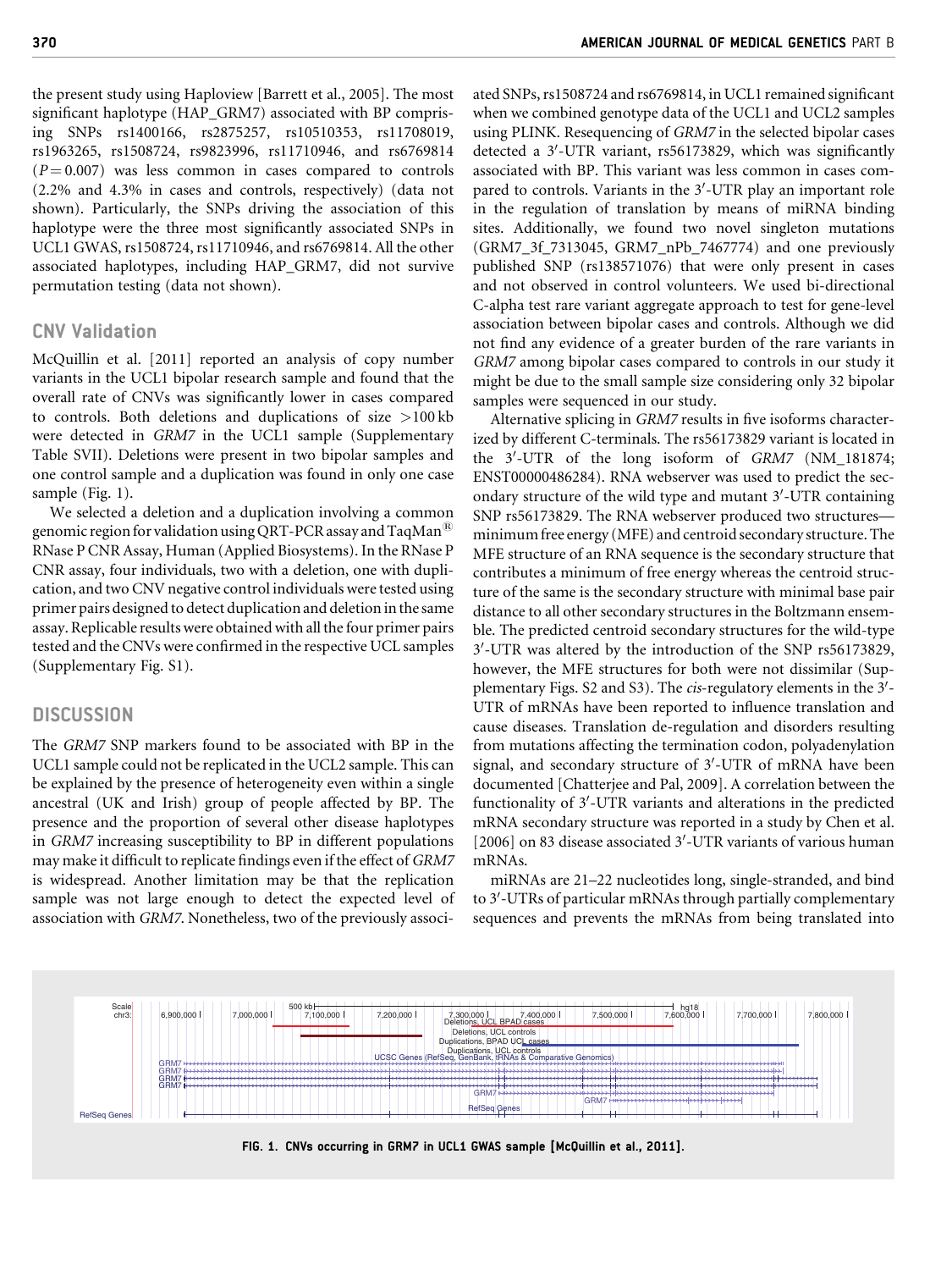proteins. Multiple types of miRNAs can cooperate to suppress translation of a single mRNA, and a single miRNA can interact with multiple types of miRNAs, thereby regulating the protein expression of different genes [Filipowicz et al., 2008]. RegRNA [\(http://](http://regrna.mbc.nctu.edu.tw/html/prediction.html) [regrna.mbc.nctu.edu.tw/html/prediction.html](http://regrna.mbc.nctu.edu.tw/html/prediction.html)) is a web server that facilitates the analysis of regulatory RNA motifs. The software predicted differential miRNA binding of the wild type and mutant 3'-UTR containing the rs56173829 base. Target scan and the UCSC genome browser do not predict any miRNA binding sites involving the nucleotide and the sequence around it. In a study by Zhou et al. [2009] chronic treatment of primary cultures with mood stabilizers, VPA or lithium elevated levels of GRM7 and lowered levels of miR-34a. Incubation of primary hippocampal culture with miR-34a precursor significantly reduced GRM7 protein levels whereas, with anti-miR miRNA-34a inhibitor, significantly increased GRM7 protein levels were observed. These results suggested that mood stabilizers produce a part of their behavioral effects through mechanisms including modulation of protein levels through miRNAs such as miR-34a [Zhou et al., 2009].

CNVs have been implicated in the pathogenesis of many psychiatric disorders however CNVs associated with BP have been difficult to find [Zhang et al., 2009; Grozeva et al., 2010; McQuillin et al., 2011]. We confirmed the presence of two deletions and a duplication in the UCL1 sample. Functional studies investigating the possible role of these CNVs are required to shed more light on their involvement in the disorder.

In conclusion, we found a 3'-UTR variant in GRM7 that was significantly associated with BP. Bioinformatic analyses predicted that the rs56173829 variant influenced the centroid secondary structure of the RNA and also altered the binding site of a few miRNAs. However, results from these in silico analyses should be interpreted with caution as these are based on mathematical algorithms instead of expression studies. Thus, functional assays need to be carried out to assess the role of the 3'-UTR variant on GRM7 gene expression. The case-only novel mutations reported in our study also warrant further investigation in other populations in order to understand their distribution and involvement in the etiology of BP.

### ACKNOWLEDGMENTS

The UCL clinical and control samples were collected with the support from the Manic Depression Fellowship now known as the Bipolar Organization, the Neuroscience Research Charitable Trust, the Central London NHS Blood Transfusion Service, the Camden and Islington NHS Foundation Trust. Genetic analysis of the UCL cohort has been supported by UK Medical Research Council project grants G9623693N and G0500791. R.K. was funded by a UK Government Overseas Research Student award.

#### REFERENCES

Adzhubei I, Jordan DM, Sunyaev SR. 2013. Predicting functional effect of human missense mutations using PolyPhen-2. Curr Protoc Hum Genet Chapter 7:Unit7.20.

- Alliey-Rodriguez N, Zhang D, Badner JA, Lahey BB, Zhang X, Dinwiddie S, Romanos B, Plenys N, Liu C, Gershon ES. 2011. Genome-wide association study of personality traits in bipolar patients. Psychiatr Genet 21(4):190–194.
- Barrett JC. 2009. Haploview: Visualization and analysis of SNP genotype data. Cold Spring Harb Protoc 2009(10):pdb ip71.
- Barrett JC, Fry B, Maller J, Daly MJ. 2005. Haploview: Analysis and visualization of LD and haplotype maps. Bioinformatics 21(2):263–265.
- Breen G, Lewis CM, Vassos E, Pergadia ML, Blackwood DH, Boomsma DI, Penninx B, Sullivan PF, Pedroso I, Collier D, et al. 2011. Replication of association of 3p21.1 with susceptibility to bipolar disorder but not major depression. Nat Genet 43(1):3–5 ; author reply 5.
- Chatterjee S, Pal JK. 2009. Role of 5'- and 3'-untranslated regions of mRNAs in human diseases. Biol Cell 101(5):251–262.
- Chen JM, Ferec C, Cooper DN. 2006. A systematic analysis of diseaseassociated variants in the  $3'$  regulatory regions of human protein-coding genes II: The importance of mRNA secondary structure in assessing the functionality of 3' UTR variants. Hum Genet 120(3):301-333.
- Elia J, Glessner JT, Wang K, Takahashi N, Shtir CJ, Hadley D, Sleiman PM, Zhang H, Kim CE, Robison R, et al. 2012. Genome-wide copy number variation study associates metabotropic glutamate receptor gene networks with attention deficit hyperactivity disorder. Nat Genet 44(1): 78–84.
- Etain B, Mathieu F, Rietschel M, Maier W, Albus M, McKeon P, Roche S, Kealey C, Blackwood D, MuirW, et al. 2006. Genome-wide scan for genes involved in bipolar affective disorder in 70 European families ascertained through a bipolar type I early-onset proband: Supportive evidence for linkage at 3p14. Mol Psychiatry 11(7):685–694.
- Fabbri C, Drago A, Serretti A. 2013. Early antidepressant efficacy modulation by glutamatergic gene variants in the STAR-D. Eur Neuropsychopharmacol 23(7):612–621.
- Fairbrother WG, Yeo GW, Yeh R, Goldstein P, Mawson M, Sharp PA, Burge CB. 2004. RESCUE-ESE identifies candidate exonic splicing enhancers in vertebrate exons. Nucleic Acids Res 32 (Web Server issue): W187–W190.
- Fallin MD, Lasseter VK, Avramopoulos D, Nicodemus KK, Wolyniec PS, McGrath JA, Steel G, Nestadt G, Liang KY, Huganir RL, et al. 2005. Bipolar I disorder and schizophrenia: A 440-single-nucleotide polymorphism screen of 64 candidate genes among Ashkenazi Jewish case-parent trios. Am J Hum Genet 77(6):918–936.
- Faraone SV, Biederman J, Wozniak J. 2012. Examining the comorbidity between attention deficit hyperactivity disorder and bipolar I disorder: A meta-analysis of family genetic studies. Am J Psychiatry 169(12): 1256–1266.
- Ferreira MA, O'Donovan MC, Meng YA, Jones IR, Ruderfer DM, Jones L, Fan J, Kirov G, Perlis RH, Green EK, et al. 2008. Collaborative genomewide association analysis supports a role for ANK3 and CACNA1C in bipolar disorder. Nat Genet 40(9):1056–1058.
- Filipowicz W, Bhattacharyya SN, Sonenberg N. 2008. Mechanisms of posttranscriptional regulation by microRNAs: Are the answers in sight? Nat Rev Genet 9(2):102–114.
- Grillo G, Turi A, Licciulli F, Mignone F, Liuni S, Banfi S, Gennarino VA, Horner DS, Pavesi G, Picardi E, et al. 2010. UTRdb and UTRsite (RELEASE 2010): A collection of sequences and regulatory motifs of the untranslated regions of eukaryotic mRNAs. Nucleic Acids Res 38 (Database issue): D75–D80.
- Grozeva D, Kirov G, Ivanov D, Jones IR, Jones L, Green EK, St Clair DM, Young AH, Ferrier N, Farmer AE, et al. 2010. Rare copy number variants: A point of rarity in genetic risk for bipolar disorder and schizophrenia. Arch Gen Psychiatry 67(4):318–327.